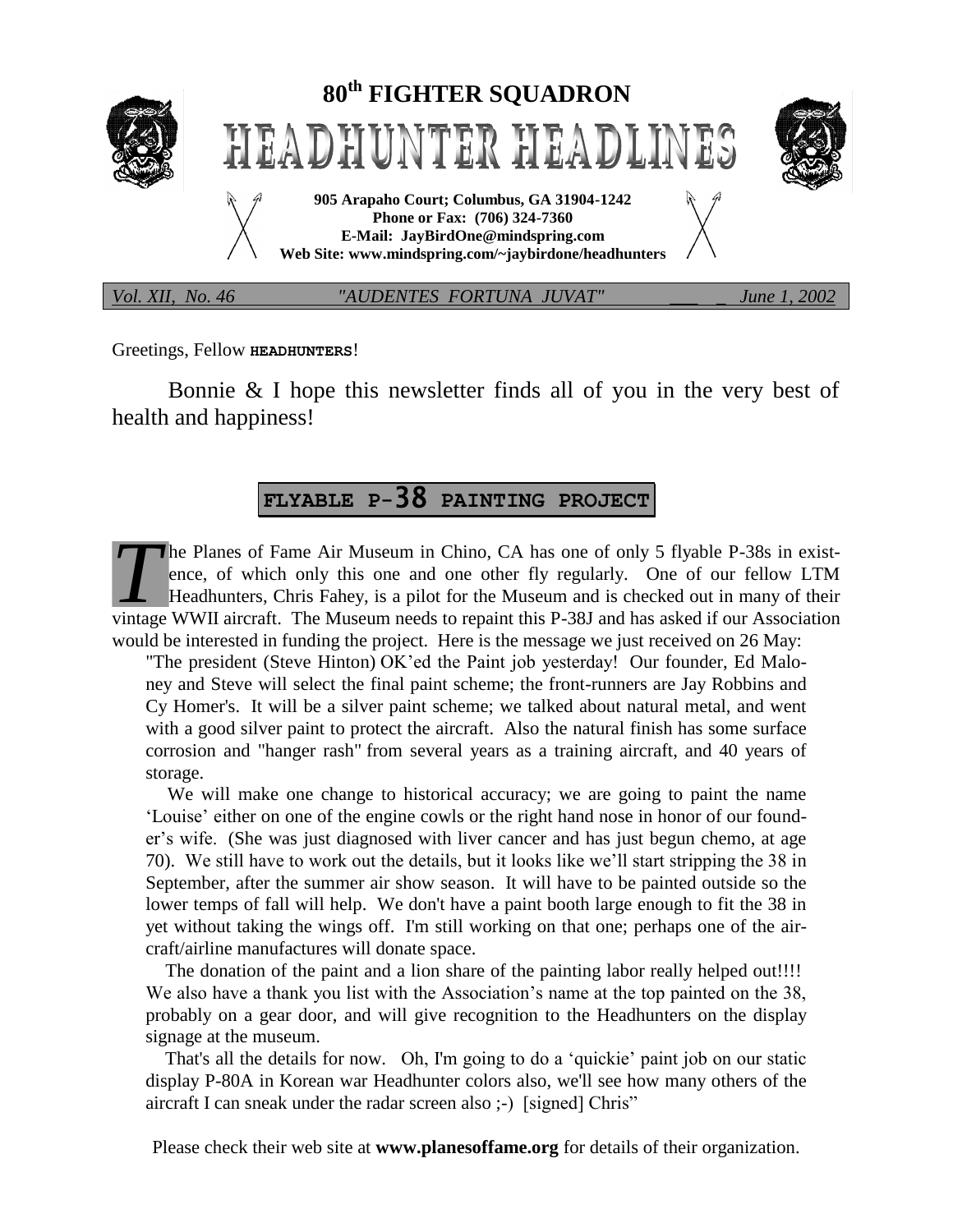#### **HEADHUNTER REUNION COMING!!**

lease check your calendars—do you have **19-22 September** blocked off? If not, please do so now before you forget and something else gets written in! These are the dates for our next **Headhunter Reunion at the Ramada Plaza Beach Resort in Ft Walton Beach, Florida!** Bob Kan and Ed Joyner will be our hosts along with the Oakes', "Diesel" Deano and our new members, the Jones', for this upcoming extravaganza! Bob & Nan Kan hosted our last one "On the Beach" in 1995, and this one promises to *P*



be another outstanding gathering—complete with a videoconference hookup with the Juvat Boys Choir at Kunsan!! **HOTEL Reservations: Call (800) 874-8962** & Refer to **Headhunters** or **80th Fighter Squadron** See **www.ramadafwb.com** Room rates: Standard \$90.00; Courtyard \$100; Poolside \$115; Beach Front \$130. Plus tax.

## **More details and Registration Form will be in the 1 August newsletter!**



"Re our conversation on March  $25<sup>th</sup>$ . As I explained, I had hosted a reunion here in Tucson, AZ of our Pilot Training Class 45-A of March 1945 from Craig Field, Alabama. Many had not seen each other for 57 years. It was a wonderful reunion for all of us who could attend.

After all expenses were paid, we ended up with \$253.00. In a discussion among us all, we decided to donate this money to the project of painting the P-38J located at the museum in California. My check for this amount is enclosed. When this donation is recognized in your quarterly Headhunter newsletter, I would appreciate receiving 20 copies, which I would send on to my former classmates. If the P-38 paint project falls through, please keep the money in the *Headhunters' Association*.

By the way, I was a former member of the  $80<sup>th</sup>$  Headhunter Squadron flying P-51's in Ashiya, Japan from 1946 to 1949."

[Ed note] *Our sincere thanks go out to Del and all the rest of his Class 45-A for their generous donation to this project.*

FOR SALE: Iraqi rifle. Never fired. Dropped once.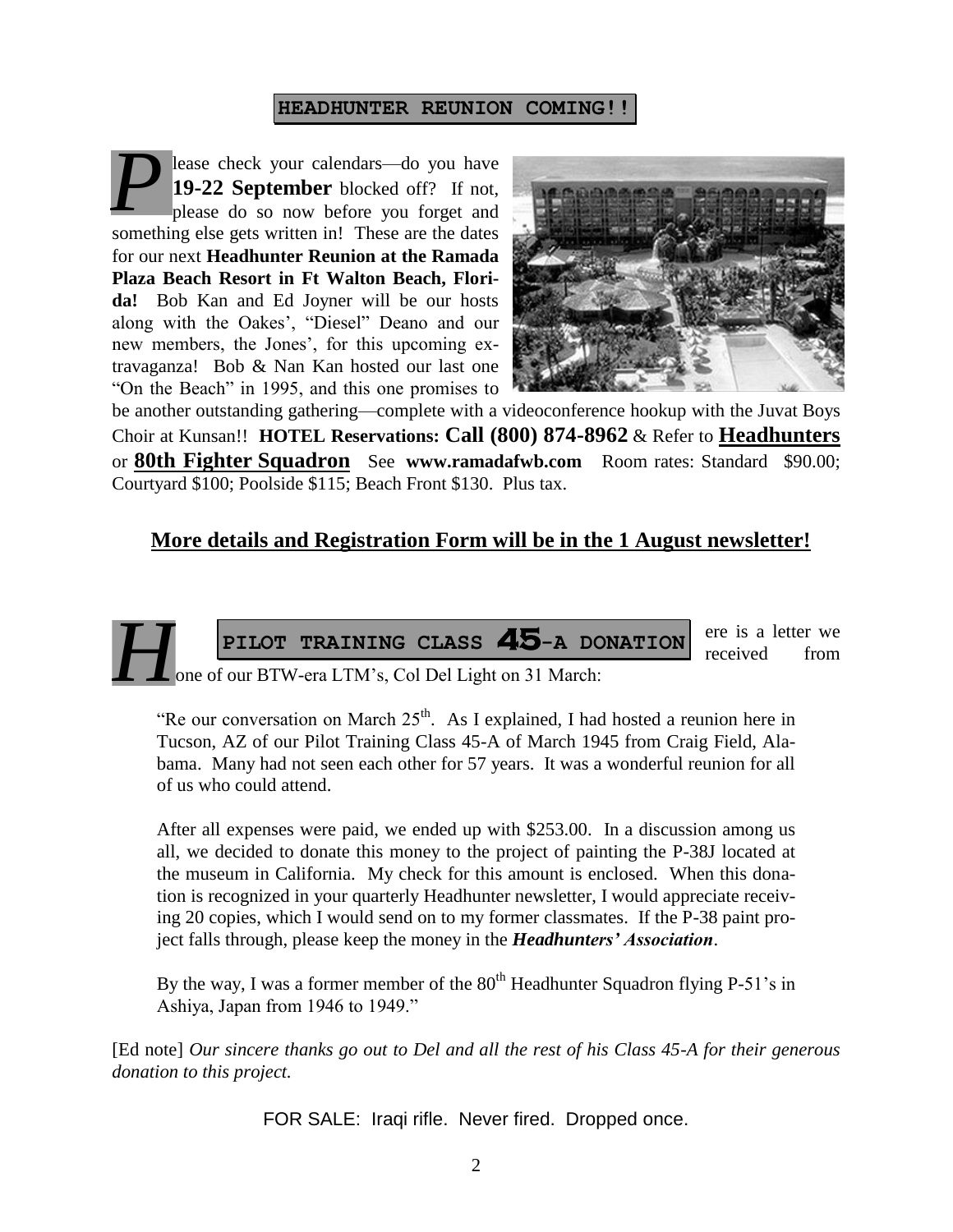#### **HEADHUNTERS SEE STARS!!**

e of the **HEADHUNTERS** have added two more general officers to our roles! President Bush nominated them on 21 March for promotion to brigadier general. The promotion board recommended 38 of the 1,641 line colonels it considered, for a 2.3% selection **FREE COLORED COLORED EXECUTE:** Bush nominated them on 21 March for promotion to brigadier general. The promotion board recommended 38 of the 1,641 line colonels it considered, for a 2.3% selection rate. Col Philip M. "Bwa Wing "Wolf Pack" commander from 2000 - 2001, and currently senior military assistant to the Secretary of the Air Force, is one of the nominees. Col Breedlove and his wife, Cindy, are current members of our *Association*.

The other soon-to-be general officer is Col Gregory J. "Bulb" Ihde. Col Ihde and his wife, Sally, are currently at Spangdahlem Air Base, Germany, where Col Ihde is commander, 52nd Fighter Wing, USAFE. The Ihde's are LifeTime Members of our *Headhunter's Association*.

Congratulations to the Breedlove's and Ihde's on their promotions, and we, of the *Headhunters' Association*, wish them the very best of luck in their new assignments and positions of greatly increased responsibilities.

## **WELCOME TO OUR NEW MEMBERS!**

t gives us great pleasure to welcome these **7 new members** to our ranks for the **first time** (in the order of "signing up" since 1 March). **Equally rewarding** are the **many** members who have **rejoined** after 1, 2, 3, 4, 5, 6, 7, 8, 9 or even 10 years absence! Welcome back to all! Today we have 393 Yearly, plus 500 LifeTime Members (LTMs)—**893 Total!!** *I*

# **Here is the roll call of our new members:**



Col Cecil J. Jones (86-87) 1Lt Matthew D. Allen (01-02) A1C Tommy A. Logston (51-52)

Maj Sean M. Cunneen (91-92) Col Phillip L. Murphy (CC 76-77) Capt Stephen G. Endres (44-45) Capt William P. Lear, Jr. (Korea)

**T**riends of yours? You bet!! Look 'em up in your new Master Roster Change *F* riends of yours? You bet!! Look 'em up in your new Master Roster Change and/or Master E-mail & Fax List Change (enclosed), give 'em a call, write 'em a letter, or beam an e-mail message over to them. Or better yet, ask them to meet you

at the **next reunion in Ft Walton Beach 19-22 September!** Great to have you all in formation—and what a super one it is!! Do you have **Headhunter** friends that aren't members? If so, please let me have their addresses, and I'll send a "Please Join Us" letter to them**. How about all of our active duty JUVATS in the 80th today? Cleared to join up, Y**'**all!!** See your *SNACKO* for **Member Information Forms** and **mailing envelopes**—**Thank you!**

> Blessed are they who can laugh at themselves, for they shall never cease to be amused.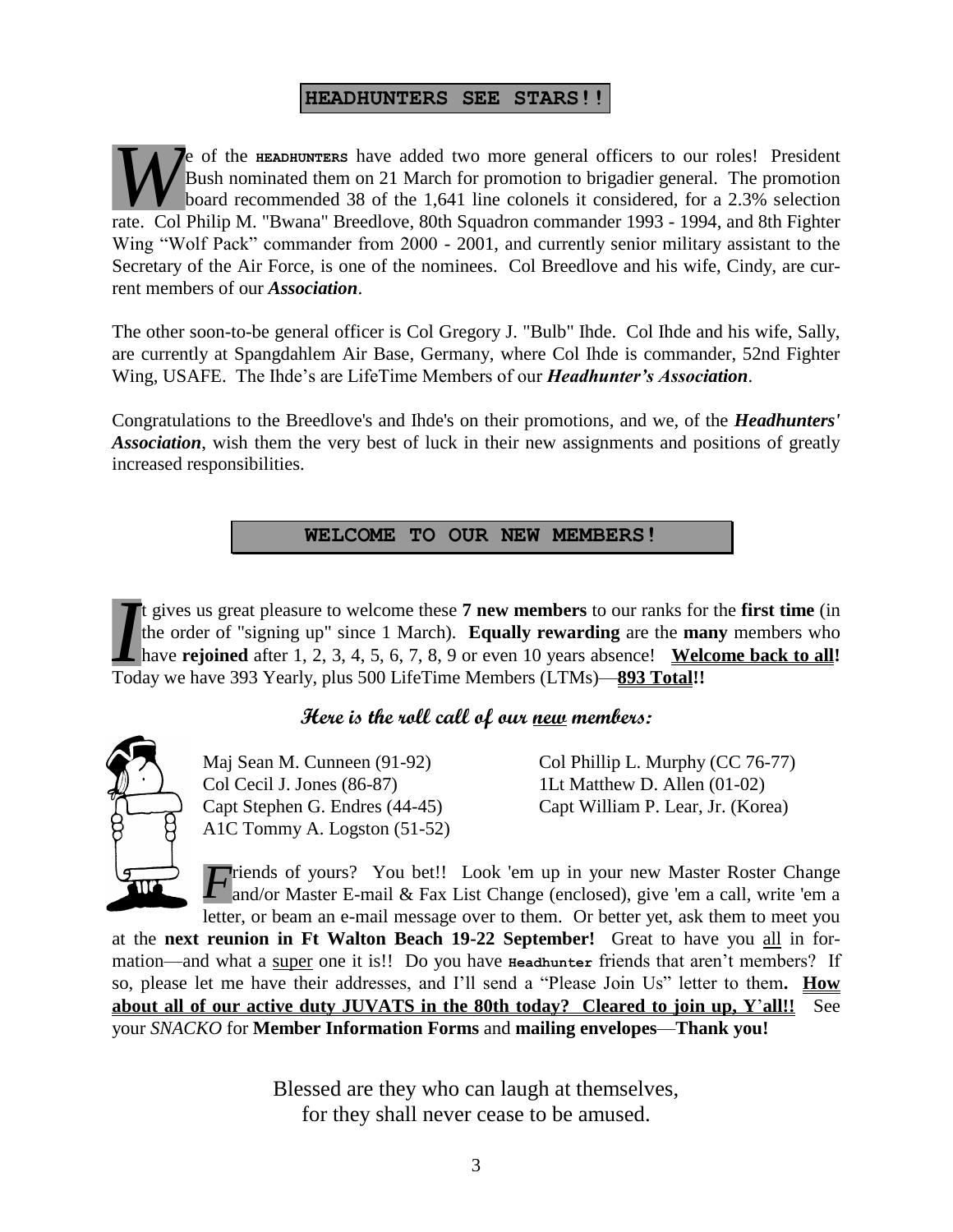#### **MEMORIAL DONATIONS**

n memory of our fellow Headhunters, donations to our *80th Fighter Squadron Headhunters Association* were received. This is a list of tax-deductible donations received from 1 March to 1 June 2002: *I*

| <b>Donations from</b>   | <b>In Memory of</b>                 | <b>Donation</b> |
|-------------------------|-------------------------------------|-----------------|
| Nancy $&$ Bill          | Lt Gen Jay T. Robbins               | \$100           |
| Mrs. Hattie O. Anderson | S/Sgt Admiral Dewey "Andy" Anderson | \$100           |
| Shirley H. Mason        | S/Sgt Admiral Dewey "Andy" Anderson | \$50            |

or those of you who wish to send in contributions, please make checks payable to *"The Headhunters,*" for whom you would like the contribution to be in memory of, and whether or not you would like to remain anonymous. They are all tax deductible. **Thank you** in advance. *F*

#### **MISSING MEMBERS**

e need some help here. We've lost track of the following members. If anyone has an address for them, e-mail or snail-mail, please forward to me so we can rejoin with them. Thanks. *W*

> Capt Lex Brockington Capt Larry L. Burkett Capt Patrick W. Christopherson Col David L. Connors Capt Chad L. Crawford Maj Mark W. DeVane Capt Robert B. Donehower Capt Stephen M. Duffy Capt Michael A. Efferson Lt Col Kurt K. Eichorst Capt Merill Fink Col Donald F. Gabreski Capt Nicholas A. Gentile, Jr. Capt Luke G. Grossman Maj J. Todd Hicks Maj Gregory R. Jaspers K.C. Jones Michael Jordon Capt Steven S. Kempf Gerald Lanagan Capt Michael R. Lightner Lt Col Victor C. Lin Lt Col David L. Lockett Maj Stephen M. Lowery Maj Scott A. MacQueen Capt Timothy J. Madden John Martin Col Steven C. Mays Maj Dillon L. McFarland Maj Michael B. McGee, Jr. Maj Mark Merkel Maj Gregory J. Miller Maj Calvin T. Miyatake Capt Robert E. Norman, Jr. Lt Col Eric M. Pell (ANG in MT?) Capt Kirk S. Pierce Joseph M. Pongrace Andrew A. Probert Maj Creig A. Rice Dave Riesselmann Maj Donald J. Schafer Karl A. Schlimm Maj Thomas J. Schrader Joseph Sepessy Richard W. Sheldon Maj Robert K. Simm, Jr Lt Col Robert P. Steel Lt Col Thomas J. Steichen Capt Tommy N. Taylor (Hill AFB?) Gary Vanderveer Bob Whitehouse Capt Jeffrey I. Wood Col John W. Wyatt Maj Robert J. Zyriek (Pentagon?)

Capt David Allen Maj Garry M. Beckham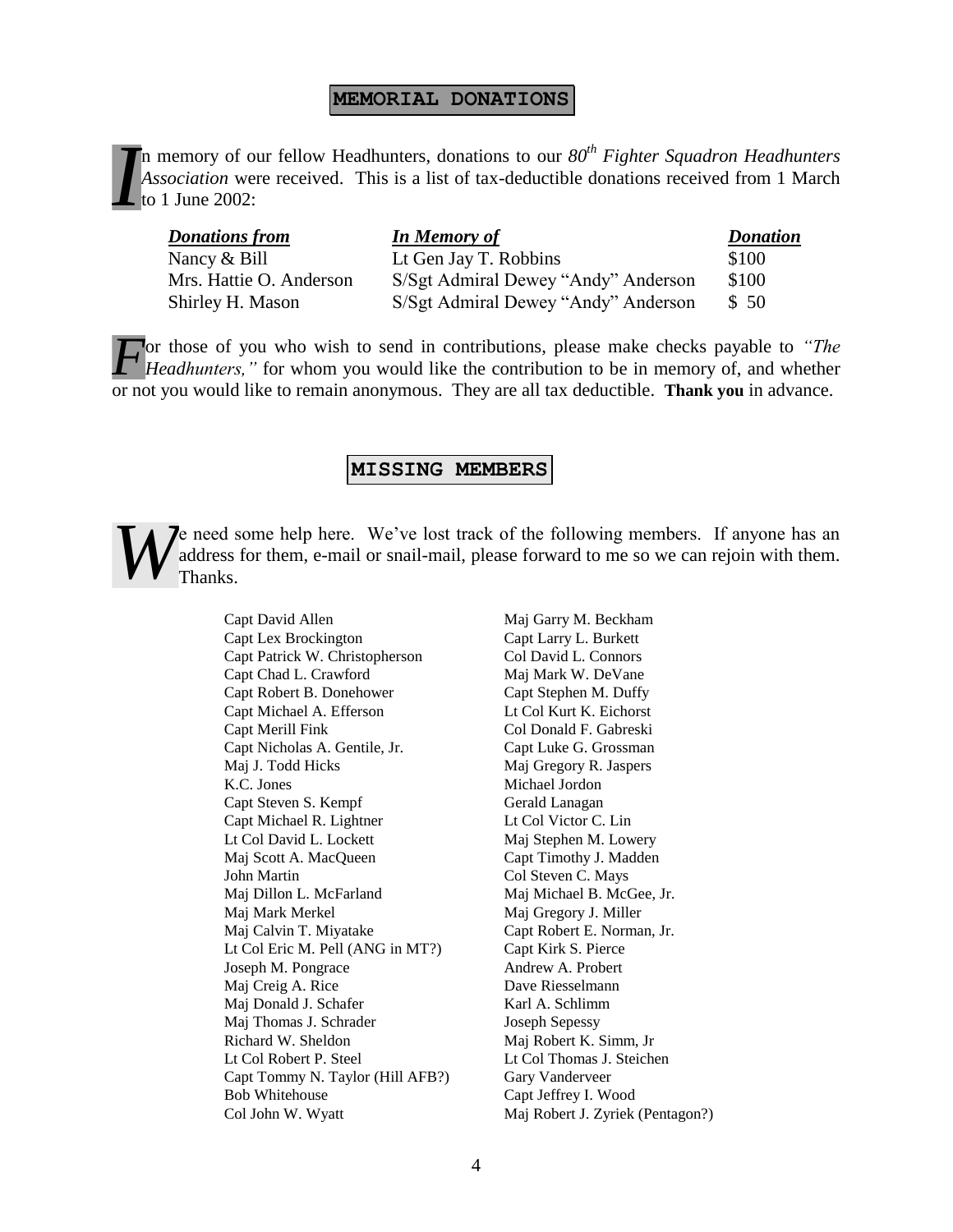**THE MAIL BAG**

**-mail received 6 March**: "Jaybird, Long time no **E**-mail. Thought I would pass on that as a member of the Viper West Demo Team out of Hill, I was down in Tucson this past weekend for the "Heritage Conference". Had the privilege to see the P-38 you have been talking about in your e-mails and newsletter. Two Juvats are currently the Viper East and West pilots, and I watched as they both had the opportunity to fly in formation with the P-38 and other warbirds. What could be better than it *E*



being painted in 80th Colors and part of the Heritage flights? I would like to send some cash to you to help out, and I will get a couple of the local Juvats to do the same. Also, looks like the museum I fly warbirds for and advise back in NY has been accredited by the USAFM. I want to thank you for putting me in touch with Jack Broughton who pointed me in the right direction to make it happen. As a result, they are getting an F-84 for static display. It's heading back home where it was made (the museum is at the old Republic Airfield). If you have any photos in the archives of 80th F-84s in Korea I could use them as possible suggestions for paint jobs on the plane. Take Care, Scott "Buster" Clyman, Capt, USAF 421st FS"

**-mail received 15 March**: "Col. Riedel: Thanks for your kind note. I'll pass it along to my *E*-mail received 15 March: "Col. Riedel: Thanks for your kind note. I'll pass it along to my Mother and siblings. This might not be possible - and that's fine if it is not - but I was wondering if, when you put the notice in your next newsletter, you could mention that we're looking for anyone who knew my Dad and might have some stories to share via e-mail or letter. We're putting together a book of memories for our family and would love to here from those who might have a Jim Brown story. If it's not possible, we understand. Again, thanks for your time. With much appreciation, Kelly [Brown] (kbrown@theeagle.com; 4401 Carter Creek No. 2; Bryan, TX 77802)" [Ed note:] *If anyone knew Maj Gen James L. Brown and has information for his daughter, Kelly Brown, please contact her at the above addresses. Thank you!*

**-mail received 16 March**: "JayBird! I just moved to Japan and don't yet have e-mail at *E*-mail received 16 March: "JayBird! I just moved to Japan and don't yet have e-mail at home. This is the first I've checked it for quite awhile. I hope it's not too late. Put me down for \$25...I hope we make it. I was TDY to Ft Worth in Feb and got to spend a WONDERFUL day with Kirby, Hal, Paul Murphy and Penny! It was terrific to meet Paul, his wife, and Penny. What a great day! Japan is good, but I miss all my friends back in the 80th---don't think any other squadron will ever measure up. Take care, Shock" [Ed note:] *Capt Melissa "Shock" May is the second female fighter pilot of the Headhunters. (1999 - 2001.)*

**-mail received 17 March**: "Hi Jay, Can you help me with a request? I am well into writing *E*<sup>-mail</sup> received 17 March: "Hi Jay, Can you help me with a request? I am well into writing a lengthy article about the Headhunters in the Korean War. Can you contact all of the guys from that era and see if they can send me any personal accounts (details) of memorable missions? None of it has to be anything fancy. It will cover the F-80C and F-86F era. My latest article is in the new FLY PAST magazine and it covers the ARC LIGHT missions by the B-52's. Many thanks, Warren Thompson" 7201 STAMFORD COVE; GERMANTOWN, TN 38138-4627. E-mail: migalley@bellsouth.net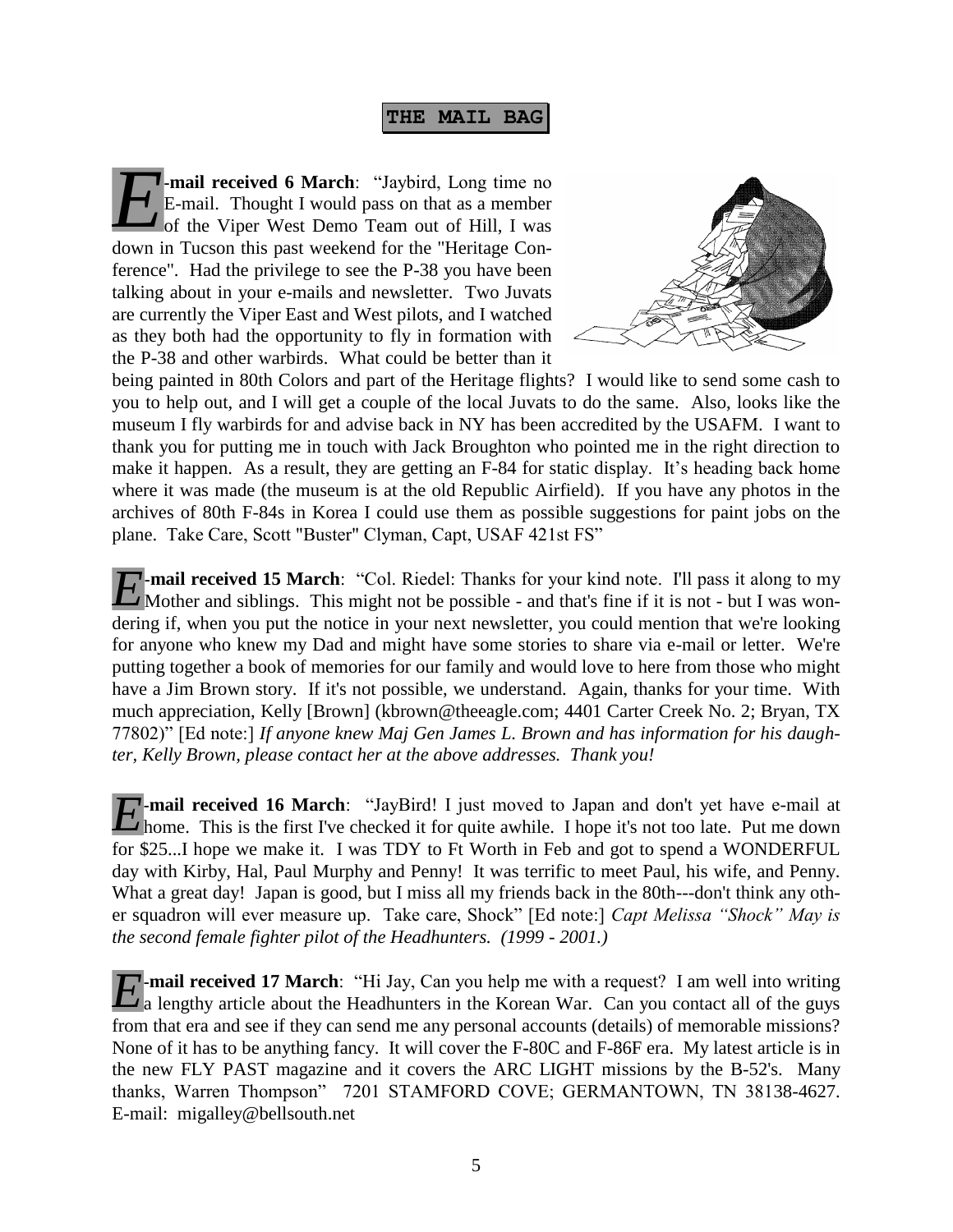**etter received 6 April:** "Sir: I would like to inform you of the death of my husband and best friend, Admiral Dewey Anderson, S/Sgt, one of the original members of the Headhunters, on March 15, 2002. He spent almost 4 years in and around New Guinea and had so many stories to tell. I have a wall hanging I made for him of the original Headhunter insignia and also a  $5<sup>th</sup>$  Air Force pillow that I'm wondering if you would like to have for your archives. These were made 57 years ago, right after we were married. Please let me know if you'd like to have them. He was very unhappy when the insignia was altered and felt it was a shame. I would still like to receive your newsletter even tho I won't be attending any of your reunions. Enclosed is a poem I found among his Army Air Force papers, and I'm hoping you can include it in one of your newsletters. Sincerely, Hattie Anderson" [Ed note:] *We answered immediately that we would be very pleased to receive the wall hanging and pillow that she hand-made 57 years ago—they are unique. Thank you again, Hattie, for your kind offer. They were received here 25 April, and pho*tos are below. They will be kept here awaiting a place of honor in a future museum display of all *our Headhunter memorabilia. Here is her letter: L*

"Thank you for answering my letfor a very special man. Sincerely, Hattie Anderson" Hattie Anderson"





ing the wall hanging and pillow for your safekeeping—remember these are 55+ years old and may **reflect** their age a bit. Andy was so proud of the 80<sup>th</sup> Headhunter Squadron and had so many stories to tell. He was still sharing his experiences right up to the end, and he was still having the occasional nightmare. I'm enclosing a photo of Andy taken in New Guinea and a \$100 contribution in his memory for whatever need you have. Thanks again for your kind words

> The Headhunter wall hanging, on the left, measures 32" long x 28" wide and is in full color, with the background being a light gray, and the border yellow with black corners. The dark blue  $5<sup>th</sup>$  Air Force pillow, on the right, is 18" square, about 7" thick, with a bright yellow "5", and white design with a red center of the comet head star. Our Squad-



ron was part of  $5<sup>th</sup>$  AF during WWII. Note the broken bone in our logo in the shape of a "V." This signifies not only the Roman numeral for

"5," but Victory. Both the hanging and pillow look almost brand new! These black and white photos don't due justice to their beauty. Our thanks again go out to Hattie for these beautiful and unique Squadron Keepsakes.

**-mail received 8 May:** "Dear Col. Riedel, I was so pleased to hear that you acknowledged *E*-mail received 8 May: "Dear Col. Riedel, I was so pleased to hear that you acknowledged receiving the Headhunter insignia wall hanging and pillow that my mom, Hattie Anderson, sent to you for your museum. Mom was so worried it hadn't gotten to you. She had to call me right away to read me your letter and we both had a good cry. For as long as I can remember, the wall hanging was like a sacred piece of history that was interwoven in our daily lives. The meaning behind the insignia and the feeling of brotherhood it represented to my dad was passed down to each of us children and then again to our children. I can't even tell you how much it means to us that these pieces of our lives will have a home in the Headhunters Museum.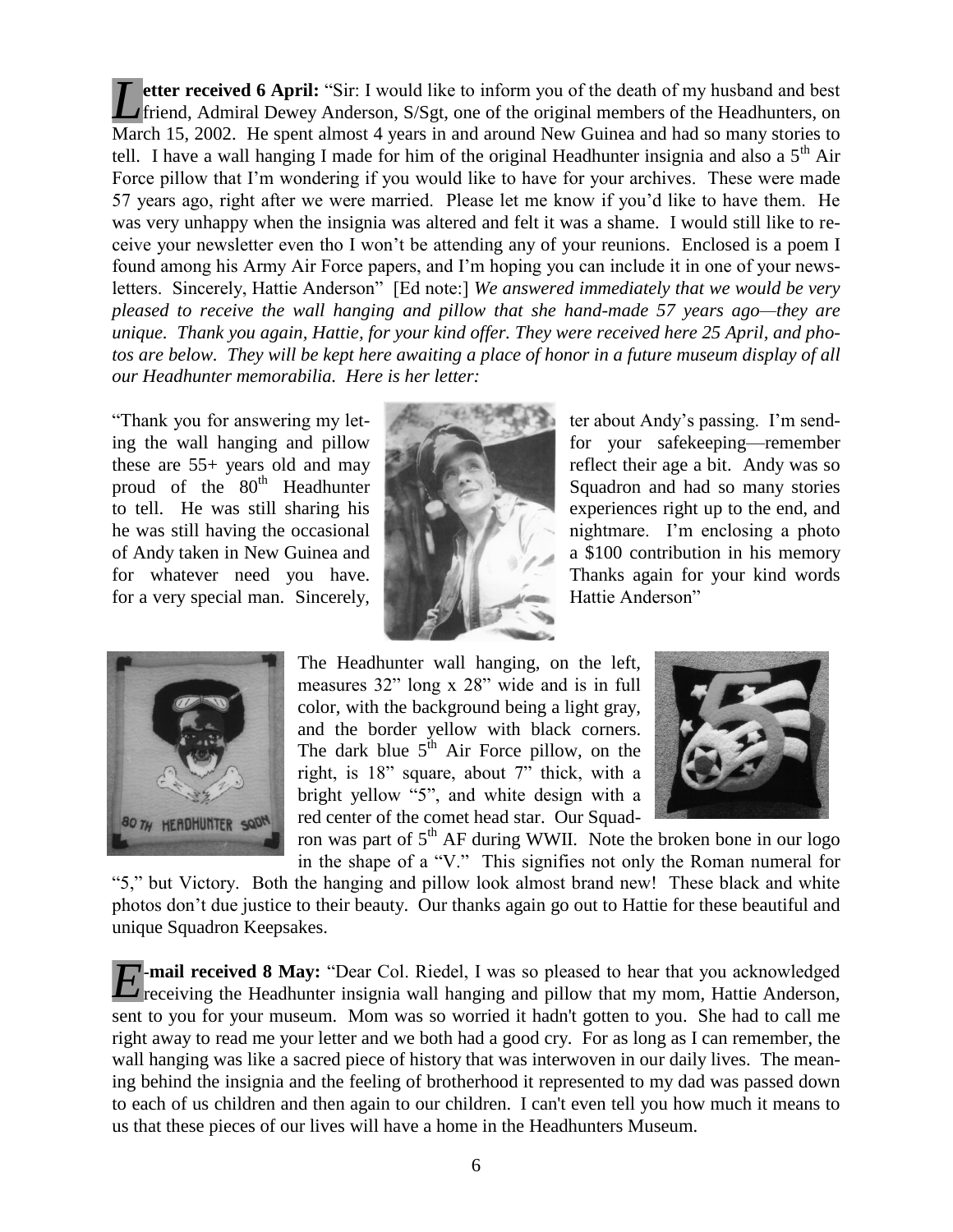You mentioned you would take photos of the wall hanging and pillow to put on your website and in your newsletter. Mom said she "would be honored". I do ask that you send my mom a copy of that newsletter, as she would like to see daddy remembered in this way. I will look in on your website in anticipation. Thank You, Sir, Shanon (Anderson) Bender" [Ed note:] *Beautiful color photos of the two items are on our web site on the "Photos" Page. Our thanks go out again to the Anderson Family for these gifts.* 

*Here, also, is the poem you sent—it's for Andy:*

\_

#### A HITCH IN HELL

I'm sitting here thinking of what I left behind, And I'd hate to put on paper, what's running through my mind. We've dug so many ditches, and cleaned so many miles of ground, A neater place this side of hell, just cannot be found. There is a certain consolation tho', so listen while I tell, When we die we'll go to heaven, cause we've done our hitch in hell.

We've taken a million attabrine, those yellow little pills, To elevate our systems against the fever and the chills, We've seen a million ack-ack bursts, above us in the sky, As we run for dingy shelters, as the daisy cutters fly. "Put out those lights and cigarettes," we hear the Sergeant yell, "This ain't no picnic, it's another hitch in hell"

When the final taps are sounded and we shake our earthly cares, We'll pull our best parade, upon the Golden stairs. The angels will be there to meet us, and harps will gladly play, We'll draw a million in canteen checks, and spend them in a day. Gabriel will blow his horn, and St. Peter will proudly yell, "Front seats, you guys from Guinea. You've had your hitch in hell."

 $\overline{\phantom{a}}$ The above poem was sent to Mrs. Vera Ackley by her son, Lt. Arthur Ackley, who is stationed with the army in New Guinea. One of his buddies wrote it and it tells pretty plainly what the boys in the South Pacific are undergoing as a part of their duty to their country. (Written c1943)

**-Mail received 15 April:** "Hi Jay, Just wanted to let you know that Nate Gardner, son of Lt Col John Graves, retired and Victoria Gardner, and the late Lt Col Ralph E. Gardner, received an appointment to the United States Air Force Academy, class 2006. *YES!* Nate **F**-Mail received 15 April: "Hi Jay, Just wanted to let you know that Nate Gardner, son of Lt Col John Graves, retired and Victoria Gardner, and the late Lt Col Ralph E. Gardner, received an appointment to the United State trip down to MacDill to purchase a pair of regulation black boots so he can get the blisters out of the way before he has to deal with the high elevation during BCT. I've never seen Nate so focused. His friend Dave also was appointed to the academy, so the administration at their high school is pretty pleased too. They are the first to be appointed to any military academy from Wharton High. Nate will graduate exactly 30 years after his dad. I'm sure Ralph bought all of Heaven several rounds of beer. John and I are so happy for Nate, and Nate is absolutely thrilled. He has dreamed of attending the Academy since he was 8 years old. Perhaps Nate will become a Juvat someday, too. [signed] Victoria" [Ed note] *Nate's father, Lt Col Ralph Gardner, was a Headhunter and was killed on the runway at Kunsan in an F-16 when another F-16 landed on top of him. We'r*e *all very proud of Nate—and Dave—and we look forward to him (or both!) being a Headhunter/Juvat in a few years!*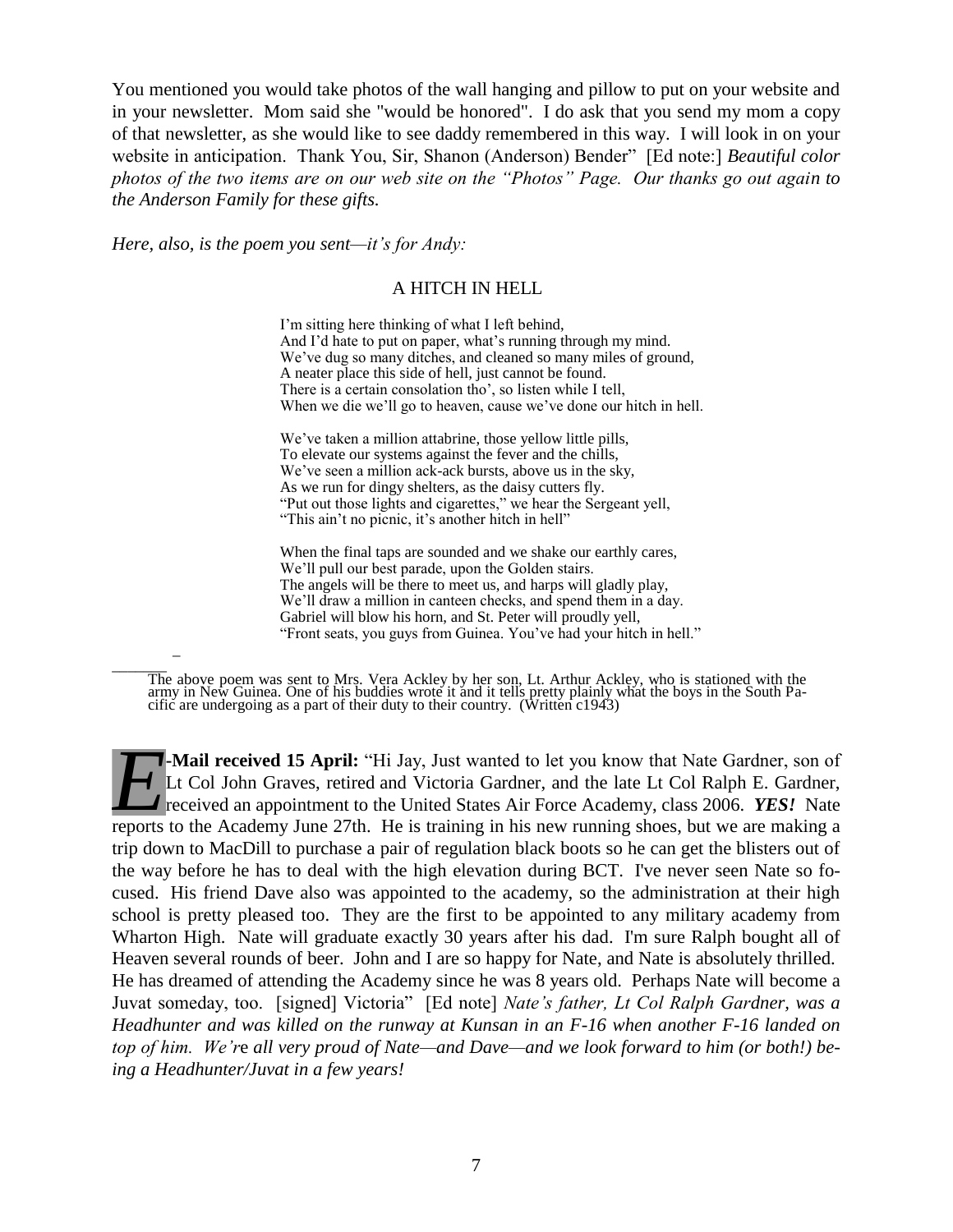**-Mail received 15 April:** "Hi Jay, I was a POW of the Japs during WW2. On or about 11 November 1944, I, with about 75 other POWs, was being transported by the Japs from the Island of Muna to ???. We were very successfully attacked by 2 P-38s. Our mode of **Example 15 April:** "Hi Jay, I was a POW of the Japs during WW2. On or about 11 November 1944, I, with about 75 other POWs, was being transported by the Japs from the Island of Muna to ???. We were very successfully attack left us with wings wagging in response to our waving bits of rice sacking. In spite of being the target we were so happy and encouraged to see our friends beating these little martinet's. Can you give me any information as to who might have being flying this mission? Or let me know where I can get the info'. I have mentioned this incident in my book 'My Life with the Samurai'. I believe it was the 35th or 80th squadron involved with this attack. Regards, Tony Cowling."

#### **LATEST INTELLIGENCE FROM AROUND THE WORLD!**

ur highly reliable sources in strategically placed key positions around the globe have informed us that our new Brig Gen Phil Breedlove will take command of the  $56<sup>th</sup>$  Fighter Wing at Luke AFB, Phoenix, AZ on 17 **O**ur highly reliable sources in strategically placed key positions around the globe have informed us that our new Brig Gen Phil Breedlove will take command of the 56<sup>th</sup> Fighter Wing at Luke AFB, Phoenix, AZ on 17 June. F them!), you may want to dig out your Juvat Nickels and have them ready—you may get a no-notice nickel check when you least expect it!



## **HEADHUNTER STORE!!**

t's that time again! Time to get the items you need for the reunion—only 3 months away! Wear/use them proudly—not just at the reunions, but wherever you go! It's a great way to find other **HEADHUNTERS,** too! Unless purchased at a reunion, a small fee of **\$4 should be a** added for postage to all orders (unless otherwise noted)—I'll take care of the "handling!"<br>**A** find other **EXDHUNTERS**, too! Unless purchased at a reunion, a small fee of \$4 she added for postage to all orders (unless

#### *Curious to see what these items look like? Check them out on our Web Site STORE Page!*

| Blazer Emblem (men's or ladies)               | \$35 | Golf Shirt (specify size)     | \$29 |
|-----------------------------------------------|------|-------------------------------|------|
| Squadron Unique Tie                           | \$30 | T Shirt (specify size)        | \$12 |
| Ladies Floppy Bow (matches tie)               | \$30 | Squadron F-16 Litho Print     | \$20 |
| Sq "Nickel" Coin or Keychain                  | \$4  | White Hat                     | \$10 |
| *Personalized Sq coffee mug                   | \$20 | <b>Black Hat</b>              | \$10 |
| *Personalized Sq beer stein                   | \$23 | ***Squadron Bolo Tie          | \$10 |
| *Mug & Stein set as above                     | \$40 | Korean-era Sq Patch           | \$5  |
| Squadron Logo Golf Balls (sleeve)             | \$10 | Vietnam-era Sq Patch          | \$5  |
| **Personalized Sq beer mug                    | \$25 | <b>Current Squadron Patch</b> | \$5  |
| Headhunter Tattoos (fun!)<br>$2$ for a $\$$ 1 |      | Lapel Pin/Tie Tack            | \$3  |

\* Please include **name and/or callsign** desired on your mug/stein (up to 20 letters), and **right/left** handed with your order. **Unless otherwise stated**, the Squadron logo & your first name in Old English will be on the front (handle left for right-handed drinker), and an F-16 will be on the back.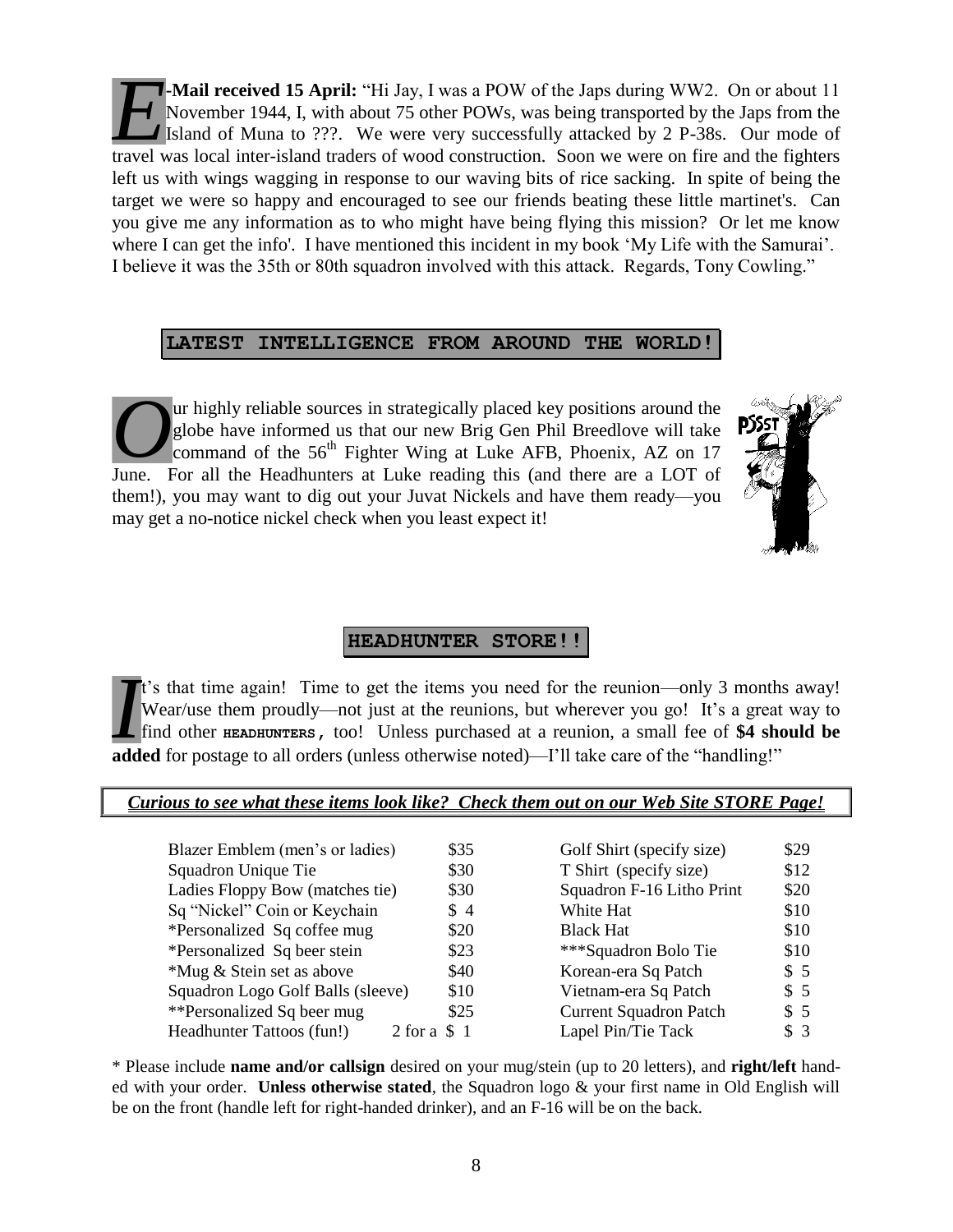\*\* Large 25oz mug is beautiful **etched glass**. Please indicate **Squadron logo** or our **Association logo** desired, choice of **P-39, P-38, P-51, F-80, F-86, F-84, F-100, F-105, F-4, or F-16,** and include **name and/or callsign in** "**HEADHUNTER**" **or standard bold font,** and **right/left** handed, with your order. **Personal markings** (tail number/markings, aerial victories, etc.) available. Other aircraft may be available. Please call for quote.

Please send check to **"The Headhunters"; 905 Arapaho Ct; Columbus, GA 31904-1242**. Please don't forget **\$4 postage** on all orders (accept patches, coins, tattoos, & lapel pin—please add \$1.)

#### **\*\*\* HEADHUNTER BOLO TIE** by Chuck Baisden \*\*\*

These **handmade** bolo ties, finely crafted from Montana, Colorado, and Wyoming **deer antler**, are truly beautiful. Of course, each one is slightly different, but they measure approximately 1" wide x 2" long x 3/8" thick, and have our **Headhunter** logo on the front. The tie string is olive drab nylon parachute cord with .30 cal copper bullets at the two ends. **The price of \$10 includes shipping**. They come with a **100% satisfaction guarantee**--if you don't like it, send it back for a full refund. **Please place your order directly with Chuck at (912) 897-1714** for these unique **Headhunter** gifts!!

**Fighter pilot songs** (Rated PG) on professional CDs and/or tapes are available from World-renowned military songwriter and balladeer, and fellow **HEADHUNTER**, Dick Jonas. Contact him at: Erosonic; 2001 Mountain View Glen; Ft Mojave, AZ 86426-8833.

*Vipers in the Storm* by another of our **HEADHUNTERS**, Capt Keith "Rosey" Rosenkranz. His personal adventures flying F-16's in Desert Storm. Great book! Order direct from Rosey at (817) 706-8660.

*Thud Ridge* and *Going Downtown*—two great books by our own **Headhunter** Col Jack Broughton, now in reprint. They both contain outstanding Vietnam air war coverage—and the politics behind it. Order direct from Col Broughton: (949) 859-9087

*Dreams Of Aces—*a brand new book from **Double Jet Ace** and fellow **Headhunter** Col Hal Fischer. Outstanding personal account of his **two tours in Korea**, and his experiences as a **POW in China until 1955** (two years after the War "ended") after being **shot down** on his  $70<sup>th</sup>$  mission of  $2<sup>nd</sup>$  tour. Also includes **another tour in Vietnam** and 27 photos. Book & mailing is \$25. For a personalized signed copy, contact our Member, Penny Wilson at: pennywilson@compuserve.com or Penny Wilson; PO Box 856; Glen Rose, Texas 76043

# **HURTIN' HEADHUNTERS**



e found out in early May that Susan Wykoff, who hosted our Cincinnati Reunion in 1996 with her husband, Don, has been fighting breast cancer this past year. She finished her chemotherapy in late March and now has just 8 radiation treatments to go as of 13 May (out of 31 total). Don wrote, "As she mentioned, we were fortunate that it had not spread to the lymph nodes. This combined with a successful surgery to remove the cancer has us all (including her doctors) very optimistic for a full recovery. We are obviously anxious to have this behind us, and I hope she'll feel up to a trip to Ft. Walton this fall to say *W*

hey to everyone and talk all of the ladies into ensuring they are taking care of themselves as well!" [Ed note] *All our prayers are with you, Susan, and we know you have this just about beat! See you both "on the beach!"*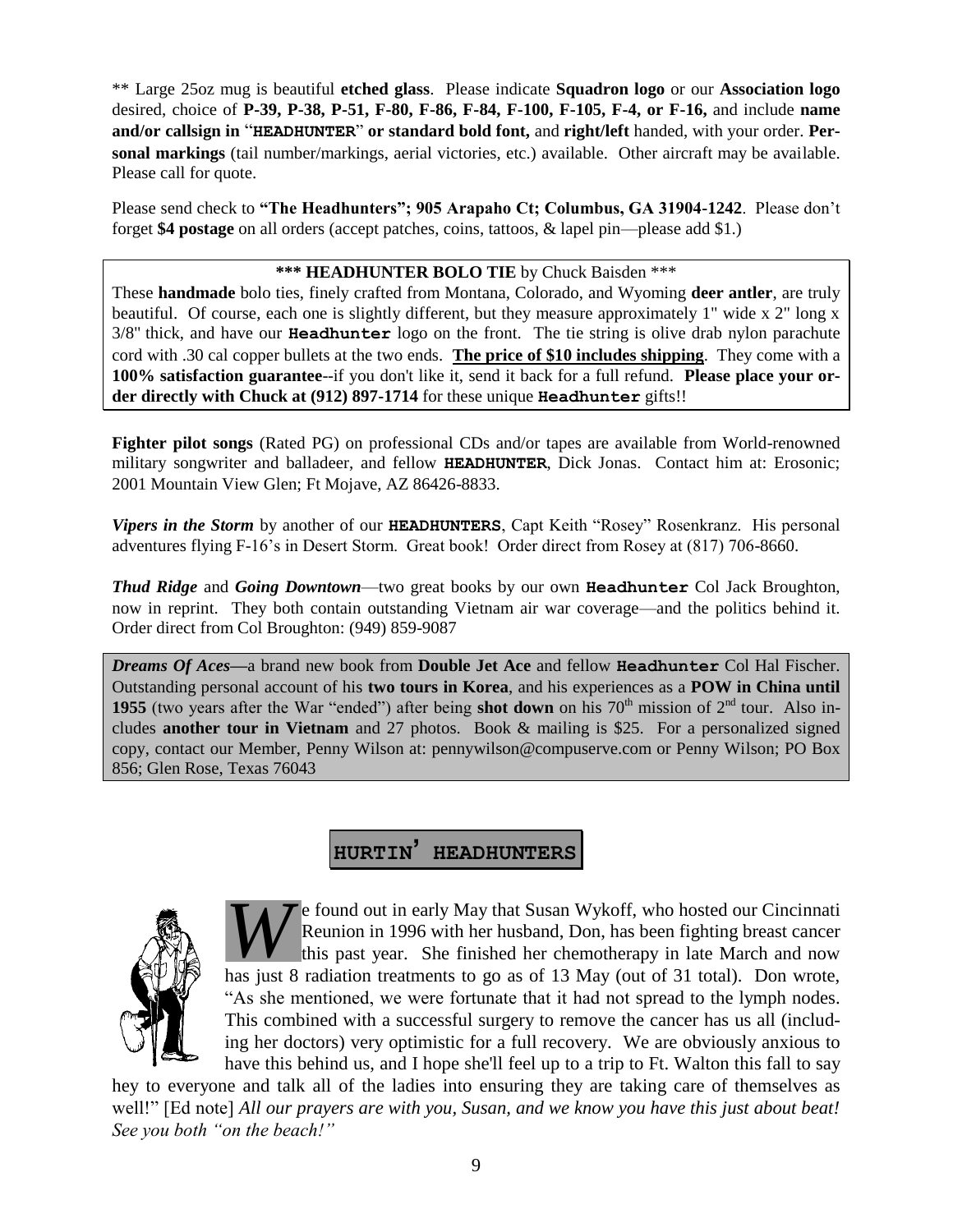## **head headhunter corner**



.C. & Virginia Dyer stopped by 24 March for a short visit. It was great to see them again! If any other **HEADHUNTERS** are passing through these parts, please stop in—I have my Squadron Nickel at the ready! *O*

# THE STORK CORNER!



We take great pride in announc-<br>ing the birth of the world's

L

youngest **HEADHUNTERS**!

**-mail received 12 April:** "Kevin and Jocelyn are proud to finally announce the arrival of their **new twins**. They arrived as a two-ship, with the girl**, Paityn Reese Aunapu** touching down first at 5lb 6oz. landing weight. Her wingman, **Christian Brett Aunapu**, **touch and increase the arrival of** their new twins. They arrived as a two-ship, with the girl, **Paityn Reese Aunapu** touching down first at 5lb 6oz. landing weight. Her wingman, **Christian Brett Aunapu**, touched down a sh at 6lb 1oz. Both new arrivals are healthy, and mom is doing great. It's good to finally have a four-ship, and we'll advise on how their upgrades go. Best to all, Kevin & Jocelyn"

Congratulations to Kevin & Jocelyn on their new wing-people!

## **HEADHUNTERS AT REST**

ast, but certainly not least, we would like to take this opportunity to pass on to all members the names of those **HEADHUNTERS**, who we know of, that have made their last takeoff in this lifetime since our last newsletter.

| <b>Headhunter</b>         | Time in 80th    | <b>Last Takeoff</b> |
|---------------------------|-----------------|---------------------|
| Robert I. Weber           | Korea/LTM       | <b>May 2001</b>     |
| Maj Gen James L. Brown    | Korea/LTM       | 26 Feb 2002         |
| S/Sgt Admiral D. Anderson | <b>WWII/LTM</b> | 15 Mar 2002         |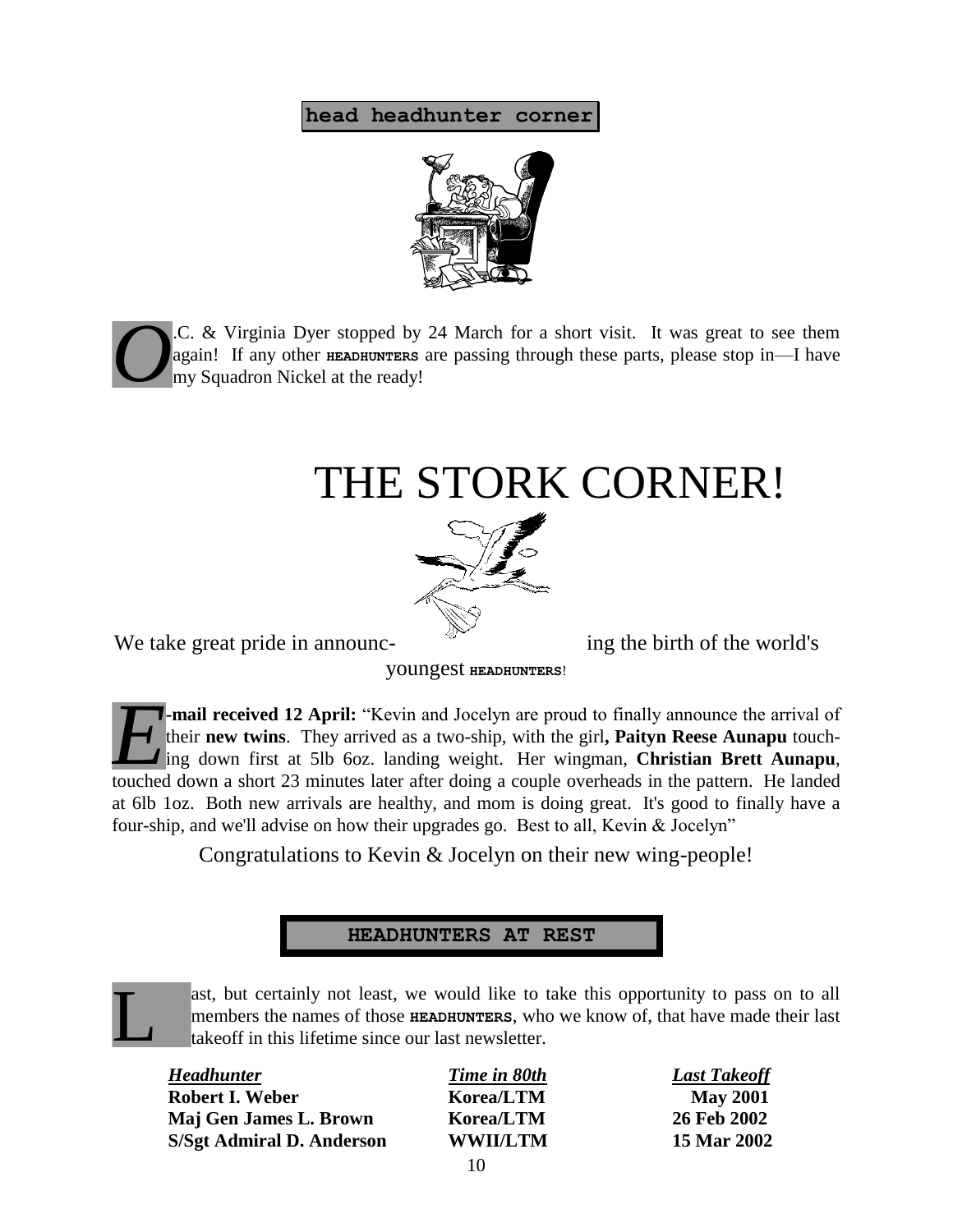**-Mail received 14 March:** "Dear Sir: Maj Gen James L. Brown (USAF retired) - one of the world's greatest gifts to family and country - died unexpectedly early Feb 26 in San Marcos, Texas. Though his family already misses him beyond belief, we know his quick exit from this world was just as he would have wanted it - with dignity. His wife, Diane, six children and eight grand children are proud of the 31 years of service he gave to his country. The below information is his obituary, which doesn't come close to defining the mark our Dad left on us and those who knew him. He was more than an American hero to us. Now we must find comfort in the truth that this world is a better place because he lived in it. Thanks for your time. God Bless America. [signed] Kelly Brown (Jim's No. 6<sup>th</sup> child)" [Ed note:] *Please see Kelly's 15 March email in "The Mailbag" Section on Page 5 above for her request for information from anyone knowing Gen Brown. Thanks. E*

**-Mail received 26 March:** "Please forward to all our Headhunters. Frag just came to us from the Kun. Frag is a Juvat—he worked in the wing as a Weapons Officer. His name is Scott and his wife is Sandra. The address is 1116 Cornerstone Pl; N Las Vegas, NV 89031. Thanks for helping get the word out. He accepted that assignment despite his daughter's problems, and no one in the School knew he had these issues when he was a student here. We are obviously saddened by these events and are looking for a way to help Frag and his family. This may be the least we can do. [signed] Spam [M. Shane Riza] *E*

-----Original Message-----From: Riza Shane Maj USAFWS/WSF [mailto:shane.riza@nellis.af.mil]

Sent: Monday, March 25, 2002 3:45 PM

Subject: Kayla Jobe Memorial Fund

All, I regret to inform you that one of our own, "Frag" Jobe, an instructor in the F-16 Division at the Weapons School, lost his daughter Kayla last week to multiple medical complications. We in the Division, in an attempt to leave something meaningful to the Jobe family, have set up an account in Kayla's name to be used by the Jobes for current and future needs. If you would like to contribute to the fund, please make checks payable to "The Kayla Jobe Memorial Fund," Account #3591433, and mail them to Armed Forces Bank; PO Box 9719; 4325 N Washington; Nellis AFB, NV 89191-0719. Nellis personnel may also drop checks off at the Armed Forces Bank instead of mailing them. Please forward this to those in your units for maximum dissemination. Your cooperation and consideration is greatly appreciated. Little Kayla was four. [signed] Spam [M. Shane Riza], Maj, USAF Instructor, WS Viper Division"

n behalf of the entire Squadron, we wish to officially pass on to these families our deepest sympathies and sincere gratitude for the outstanding contribution each of these individuals made to the Squadron and our Country. May they rest in peace and forever soar with the Eagles. O



\*\*\*\*\*\*\*\*\*\*\*\*\*\*\*\*\*\*\*\*\*\*\*